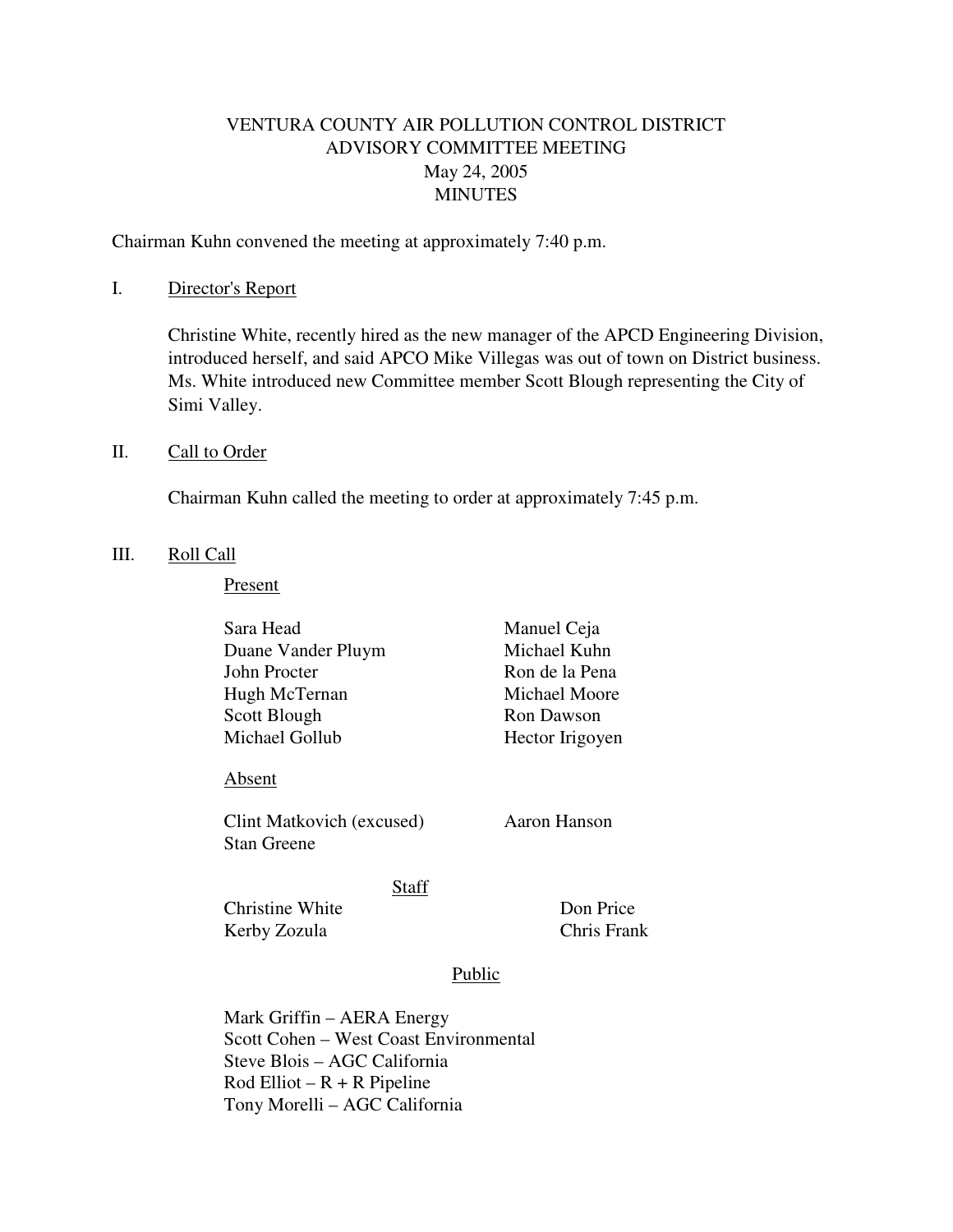### IV. Minutes

The minutes of the February 22, 2005, meeting were approved as drafted.

V. Chairman's Report

There was no Chairman's report.

VI. Public Comment

There was no public comment.

VII. Old Business

There was no old business.

- VIII. New Business
- A. Proposed Schedule to Adopt New Rules to Control Airborne Particulate Matter Emissions.

APCD staff member Chris Frank distributed copies of a revised draft rule development schedule. He also distributed copies of comment letters from West Coast Environmental and AGC California, and staff's response letters.

Chris Frank presented staff's proposal. The presentation included the following elements: 1) Background information on coarse and fine particulate matter (PM) sizes (i.e.; TSP, PM10, PM2.5); 2) Identity of sources of various sizes of PM; 3) APCD's PM monitoring program; 4) Health effects and other damage caused by airborne PM; 5) Information on how often Ventura County's air violates state air quality standards for PM; 6) A summary of existing federal, state, and local PM control regulations; 7) A summary of the requirements of Senate Bill 656 (SB656); 8) The public process APCD staff will follow to develop new local rules to comply with SB656; 8) The identity of the source categories targeted for local regulation; 9) Control techniques that could be used to comply with the new rules; 10) A proposed timeline for development of new rules, and 11) Information on the issues raised at staff's May 17, 2005, public workshop.

Committee Member Procter asked what percentage of PM pollution is due to natural weather conditions as compared to human activity. Chris Frank (CF) responded staff believes most airborne PM in Ventura County results from human activities. Exceptions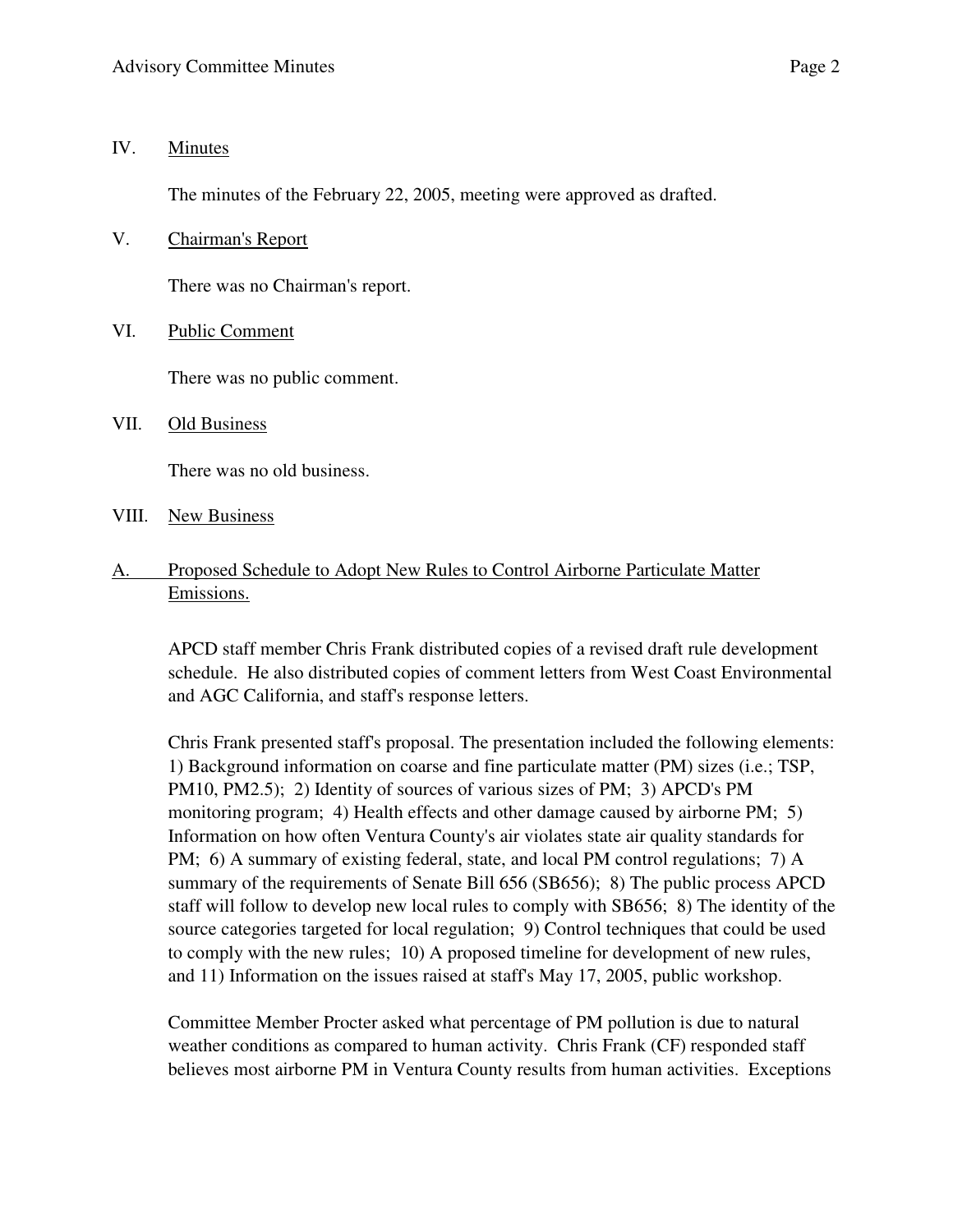are wild fires and silt build-up in river bottoms. Staff believes most windblown dust is initiated by the disturbance of soil by human activity.

Committee Member Procter asked how the differing toxicities of airborne PM chemicals would be considered in rule development. CF responded that SB656 is aimed at attainment of the three state ambient PM standards without regard to individual toxicities.

Committee Member Procter asked how different weather conditions like humidity affect ambient PM concentrations. CF responded moisture keeps dust on the ground and prevents it from entering the air. He referred to charts in the staff report showing that PM concentrations drop immediately after the first rain each year. He said only two of the nine exceedances measured in Simi Valley occurred during Santa Ana winds.

Committee Member Head said PM emission reduction credits (ERCs) are in short supply, and asked at what point in time voluntary emission reductions would become ineligible for banking as ERCs. Ms. Head also asked if the new rules would be included in the SIP. CF said since Ventura County is attainment for the federal PM standards, the future rules might not need to be included in the SIP.

CF referred to a letter from Associated General Contractors of California (AGC) listing concerns with specific control measures included in staff's proposal. CF said the concerns would be addressed individually when the rules are developed. The revised draft rule development schedule clearly states that during rule development, some of the control measures may be determined to be technically or economically infeasible for implementation in Ventura County.

Scott Cohen of West Coast Environmental, representing the Southern California Rock Products Association, referred to his comment letter. He suggested the order of rule development should be re-prioritized to address paved roads, the largest source of emissions, first. He suggested the first rule developed should be a general rule aimed at all sources of track-out, not aimed at specific industries. This would get at the biggest source – paved road dust.

Committee member Moore asked if track-out is the main source of paved road dust, as compared to road-shoulder dust. Scott Cohen responded road shoulders become stable and are probably not a large source of paved road dust. He said continuous traffic grinds large track-out particles into PM10.

Steve Blois, representing AGC California said the construction industry already does a good job policing itself. He questioned the PM inventory pie chart in the staff report that shows agriculture emissions to be 7% of the total while construction and demolition dust is 18%. He said the use of rumble strips to control track out from construction sites is much more prevalent now than it was in 2001 when the inventory data was collected. He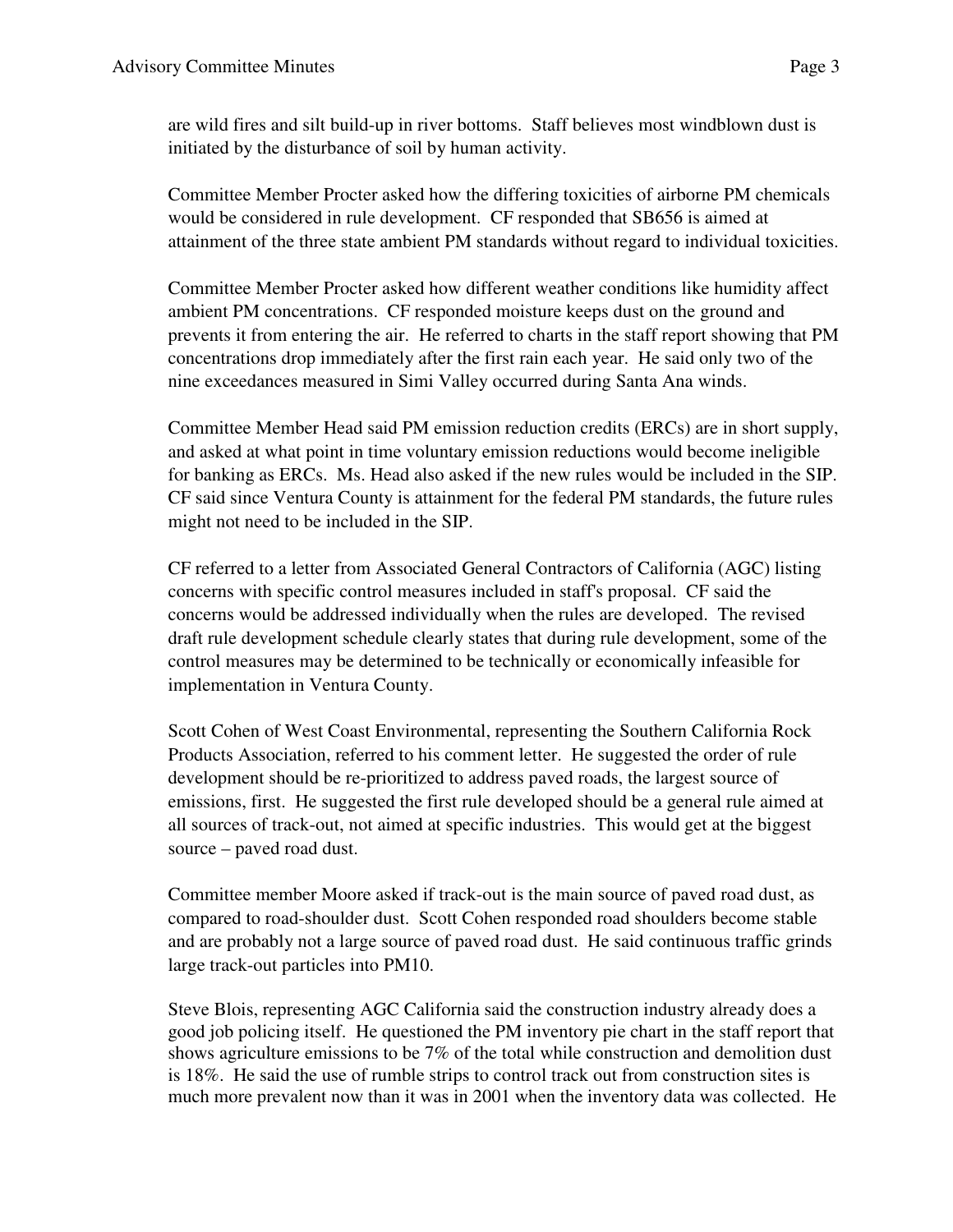questioned the prioritization of rule development and the proposal to single out individual industries for regulation rather than regulating track out across all industries, including agriculture. He said all of the dust control measures aimed at construction sites are already mandated at the city and county level and he is concerned that APCD is proposing to establish duplicative requirements. Mr. Blois said controlling dust is a common interest and the construction industry looks forward working with the District staff to establish reasonable requirements.

Committee member Kuhn noted there is currently a regional mall under construction in Simi Valley, and that Simi Valley's dust control measures in effect at that project are very effective. He said the APCD has a history of developing rules that can be implemented as painlessly as possible and mesh well with other agency requirements.

Committee Member Procter said it is important that any new rules do not have unintended consequences. He noted possible problems with dust suppressants that could create a slurry with track-out and storm water contamination problems. Committee member Kuhn noted that requiring dust control plans might help to avoid such problems.

Steve Blois, representing AGC California, asked what the penalty would be if the District does not meet the July 31, deadline for adopting a rule development schedule. CF responded that there is no penalty listed in the law. Christine White noted that the APCD's program is audited by the California Air Resource Board.

Rod Elliot, representing  $R + R$  Pipeline, shared his experience with similar rules already in effect in Los Angeles County. He said rumble strips and PM10-efficient street sweepers are already required in Los Angeles. He said most of the requirements listed in staff's proposal are already enforced through SWPPP and additional regulations would be duplicative. Christine White responded staff would coordinate with the Regional Water Quality Board to make sure we are not doing something different.

Rod Elliot said detailed logs are required in Los Angeles of how often dust control is performed, including daily records of water truck use. On windy days, construction sites shut down rather than risking a fine. Builders budget about \$3,000 per house built for SWPPP compliance. Sand along Route 126 that has escaped from gravel trucks damages windshields and creates dust.

Tony Morelli, representing AGC California, said contractors are reluctant to apply too much water to a worksite for dust control because they are concerned about violating SWPPP requirements.

Participants discussed possible advantages of an industry-wide rule focused exclusively on track out (prompt implementation, simplicity, attacking the largest source first - paved roads), and disadvantages (rule development is more difficult when multiple industries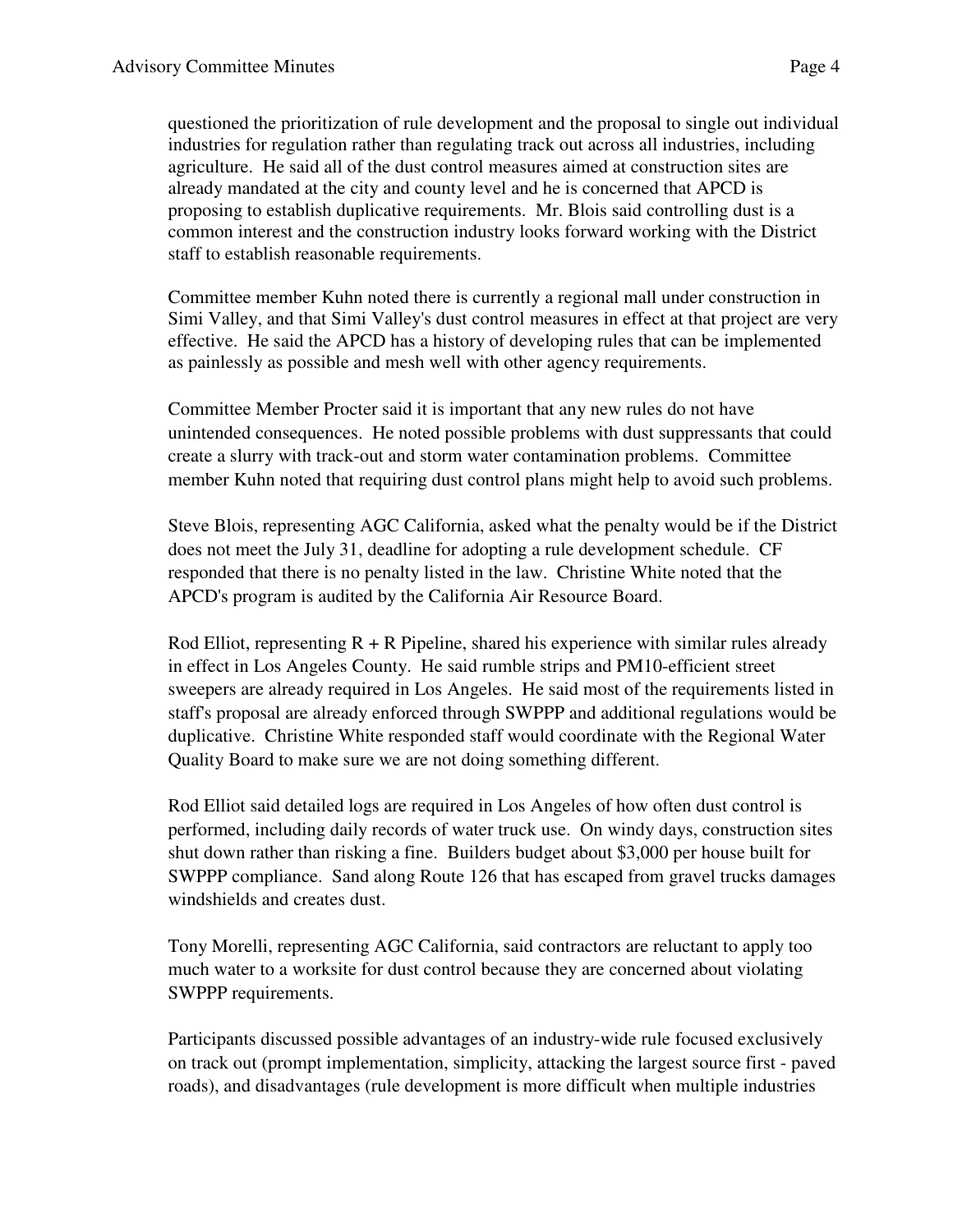are involved in a single rule, less opportunity to finely tailor rules to unique industry circumstances).

Committee member Vander Pluym addressed many of the technical issues related to the proposed PM control techniques and said track-out controls, regardless of industry, should be the highest priority.

Committee member Moore suggested a hybrid approach to rule development that would make industry-wide track-out controls a high priority.

Committee members and staff discussed related issues including: 1) The fact that EPA removed speed variables from emission factors, 2) Local long term PM concentration trends; 3) Responsibility for dust control on highway construction projects; 4) Questions of APCD authority to enforce dust controls on Cal Trans and their contractors, and 5) The level of APCD staff resources needed to develop rules

Committee member de la Pena expressed concern about targeting track out based on available data. He asked if track out could be chemically analyzed and compared to airborne PM10 samples to make sure track out is a significant contributor.

Committee member Moore suggested revisions to the schedule to move agricultural track out operations to a higher priority. He suggested the list be re-titled as "order of business" rather than prioritization.

Committee member Ceja asked how staff's prioritization compares to other air districts' schedules, and if staff had quantified expected emission reductions from each measure. CF responded the lists proposed by other districts vary widely and emission reductions had not been quantified.

Mark Griffin of AERA Energy asked if track out from unpaved well locations onto private paved roads would be regulated. CF responded the rule would probably have a threshold based on the amount of traffic on the paved road.

Mark Griffin of AERA Energy asked if plan review fees would be rolled into the company's Title V permit. CF responded that if the dust control measures were included in the permit as conditions, permit-processing fees might be charged to cover the cost of developing the conditions.

Committee member Moore made a motion to revise the schedule by moving agriculture track-out emissions to high priority. Committee member Vander Pluym seconded the motion.